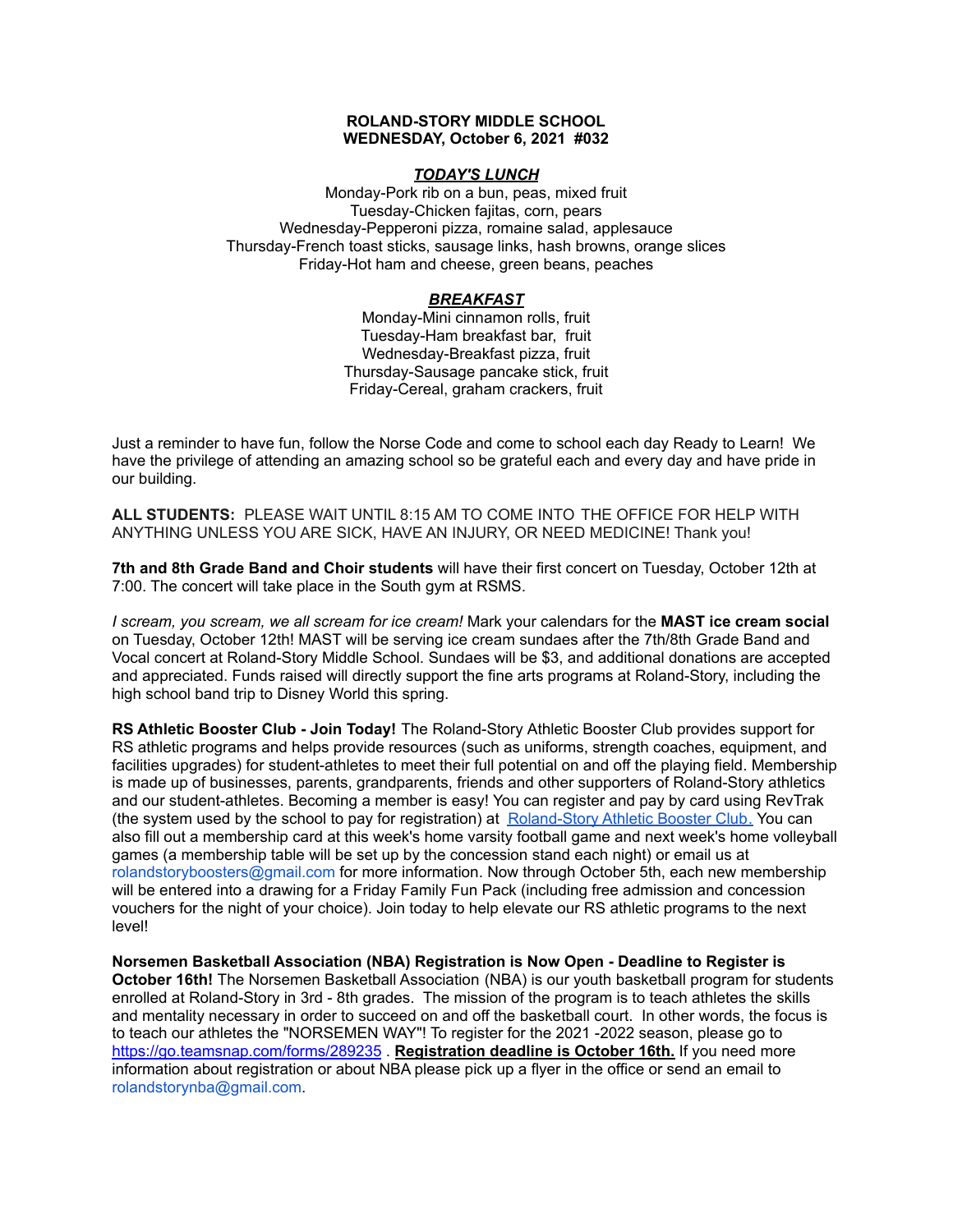The **wrestling apparel online store** is open now. Deadline to order is Thursday, October 14. <https://rsmswrestling21.itemorder.com/shop/sale/?saleCode=BMNXU>

**Concessions workers needed!** In order to have Concessions for Home Middle School Volleyball games, we need two 7th or 8th grade students to sign up to work. Time frame is 4:15 to approximately 6:15-6:30. Please sign up on the sheet in the office. Your help is greatly appreciated.

**7 th and 8 th Grade Roland Rural Bus Room** please report to Mrs. Hetland's room at 3:30.

**Reminder to all students attending middle school and high school events:** Please come to watch the event and NOT be running around. Remember to demonstrate the Norse Code positively cheering for both teams.

**RSMS to offer "Skip the Trip" Iowa DOT instruction permit knowledge tests** Do you have a student who is ready to take the operator knowledge test to get an Iowa instruction permit to drive? RSMS is now offering the test right here at school as part of the Iowa Department of Transportation's "Skip the Trip" program. In partnering with the Iowa DOT, RSMS can save families time, cost, and the hassle of making a trip to a driver's license service center for testing. Students will be able to take the web-based test in a more familiar environment that works to reduce test anxiety and increase success rates. Tests are overseen by trained school staff to assure the integrity of test results. To be eligible to take the remote knowledge test, your student must be age 14 or older and not currently hold an Iowa instruction permit. Students that have turned 14 prior to the testing date must sign up in the office and have permission given from their parent by either email or phone. Students will have the opportunity to test on the second Tuesday of each month. "Skip the Trip" allows students to take their initial test at school as the first step in getting your student to be a confident driver. Once a student has successfully passed the test, the student will receive an email verifying a successful test. The student brings a copy of the email to the driver's license service center along with the other required documentation that will prove their identity to be issued their instruction permit. Service center staff will verify passing test result emails with Iowa DOT records. Visit [www.iowadot.gov/mvd/realid/success.asp](http://www.iowadot.gov/mvd/realid/success.asp) to determine what documentation to bring with you to receive your student's permit. To prepare for a successful knowledge test, students should study the Iowa Driver's Manual and online practice test, both available at: <https://iowadot.gov/mvd/driverslicense/manuals-and-practice-tests>.

### **Quote of the Week:**

"Winning is not a sometime thing, it is an all the time thing. You don't do things right once in a **while…you do them right all the time." Vince Lombardi**

### **R-S MS PRACTICE / SHUTTLE SCHEDULE CROSS COUNTRY, FOOTBALL, VOLLEYBALL OCTOBER 4 - OCTOBER 8**

## **CROSS COUNTRY & VOLLEYBALL -- SHUTTLE @ 5:15 P.M. FOOTBALL -- SHUTTLE @ 5:35 P.M.**

### **WEDNESDAY, OCTOBER 6**

| <b>Cross Country</b> | $3:45 - 5:00$ |
|----------------------|---------------|
| Football             | $3:45 - 5:20$ |
| Volleyball           | $3:45 - 5:05$ |

#### **THURSDAY, OCTOBER 7 -- NO Shuttle**

| Cross Country | @ Jewell Golf & Country Club 4:15           |
|---------------|---------------------------------------------|
|               | Dismiss @ $3:00$ / Bus @ $3:10$             |
| Football      | 8th vs. Saydel. 4:30 / 7th @ 6:00           |
|               | 8th Bus to SC @ 3:40 / 7th Bus to SC @ 4:00 |